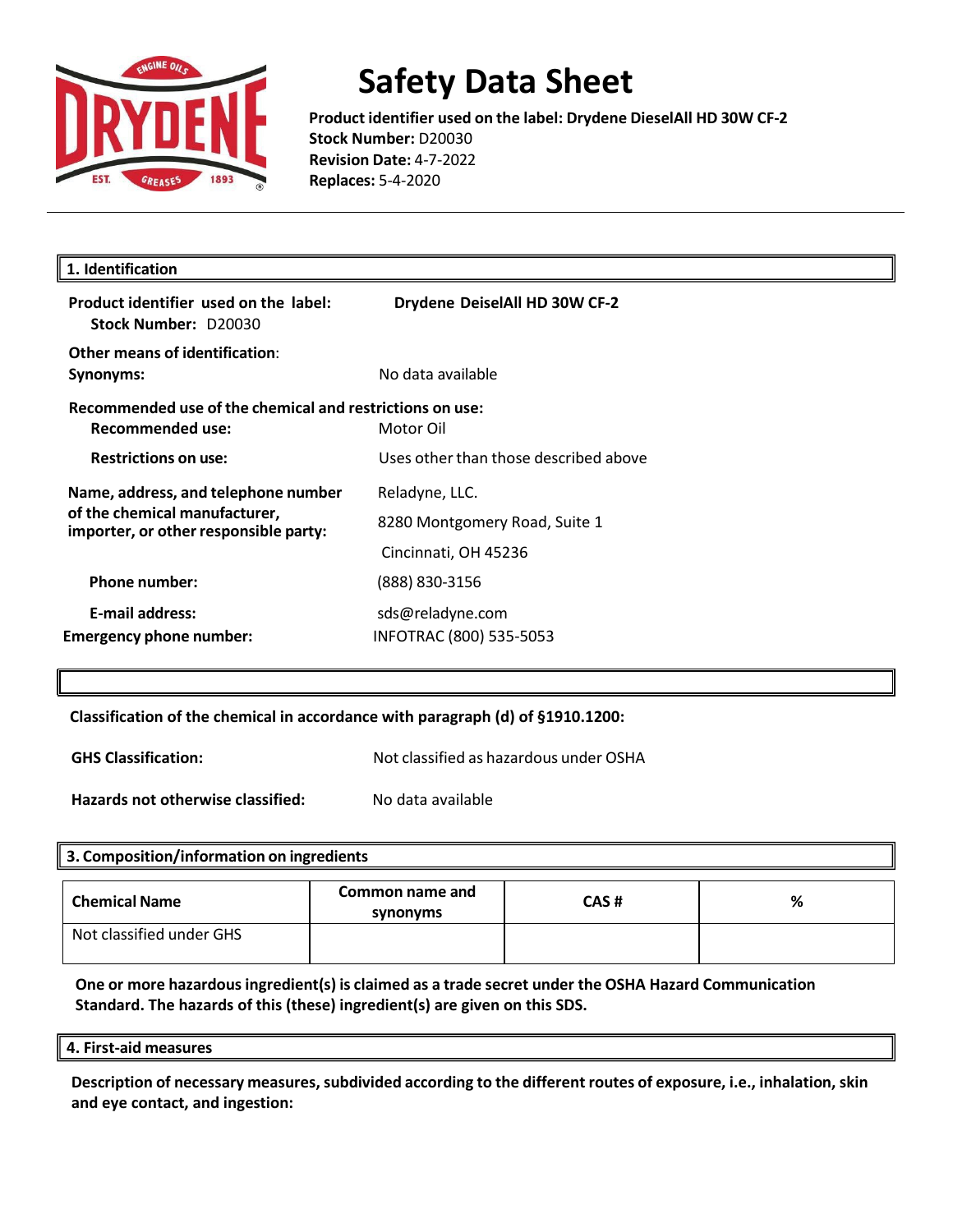**Product identifier used on the label: Drydene DieselAll HD 30W CF-2 Stock Number:** D20030 **Revision Date:** 4-7-2022 **Replaces:** 5-4-2020

| Inhalation:                                                                                 | Remove to fresh air. If breathing is difficult, have a trained individual<br>administer oxygen.                                                                            |
|---------------------------------------------------------------------------------------------|----------------------------------------------------------------------------------------------------------------------------------------------------------------------------|
| <b>Eye Contact:</b>                                                                         | None expected to be needed, however, use an eye wash to remove a<br>chemical from your eye regardless of the level of hazard.                                              |
| <b>Skin Contact:</b>                                                                        | No data available Seek medical advice if symptoms persist.                                                                                                                 |
| Ingestion:                                                                                  | Minimal risk of harm if swallowed. Do not induce vomiting. Seek medical<br>attention immediately. Provide medical care provider with this SDS.                             |
| Most important symptoms/effects,<br>acute and delayed:                                      | None Known                                                                                                                                                                 |
| Indication of immediate medical<br>attention and special treatment<br>needed, if necessary: | Aspiration during swallowing or vomiting may severely damage the lungs.<br>If evacuation of stomach contents is necessary, use method least likely to<br>cause aspiration. |

### **5. Fire-fighting measures**

**Suitable (and unsuitable) extinguishing media:**

| Suitable extinguishing media:                                      | Use alcohol resistant foam, carbon dioxide, or dry chemical when fighting<br>fires. Water or foam may cause frothing if liquid is burning but it still may<br>be a useful extinguishing agent if carefully applied to the surface of the<br>fire. Do not direct a stream of water into the hot burning liquid. |
|--------------------------------------------------------------------|----------------------------------------------------------------------------------------------------------------------------------------------------------------------------------------------------------------------------------------------------------------------------------------------------------------|
| Unsuitable extinguishing media:                                    | No data available                                                                                                                                                                                                                                                                                              |
| Specific hazards arising from the<br>chemical:                     | No data available                                                                                                                                                                                                                                                                                              |
| <b>Hazardous combustion products:</b>                              | Carbon monoxide, Smoke                                                                                                                                                                                                                                                                                         |
| Special protective equipment and<br>precautions for fire-fighters: | No data available                                                                                                                                                                                                                                                                                              |

### **6. Accidental release measures**

| Personal precautions, protective<br>equipment and emergency procedures: | No health affects expected from the clean up of this material if contact<br>can be avoided. Follow personal protective equipment recommendations<br>found in Section 8 of this SDS.                                                                                                        |
|-------------------------------------------------------------------------|--------------------------------------------------------------------------------------------------------------------------------------------------------------------------------------------------------------------------------------------------------------------------------------------|
| <b>Methods and materials for containment</b><br>and cleaning up:        | Prevent the spread of any spill to minimize harm to human health and<br>the environment if safe to do so. Wear complete and proper personal<br>protective equipment following the recommendation of Section 8 at a<br>minimum. Dike with suitable absorbent material like granulated clay. |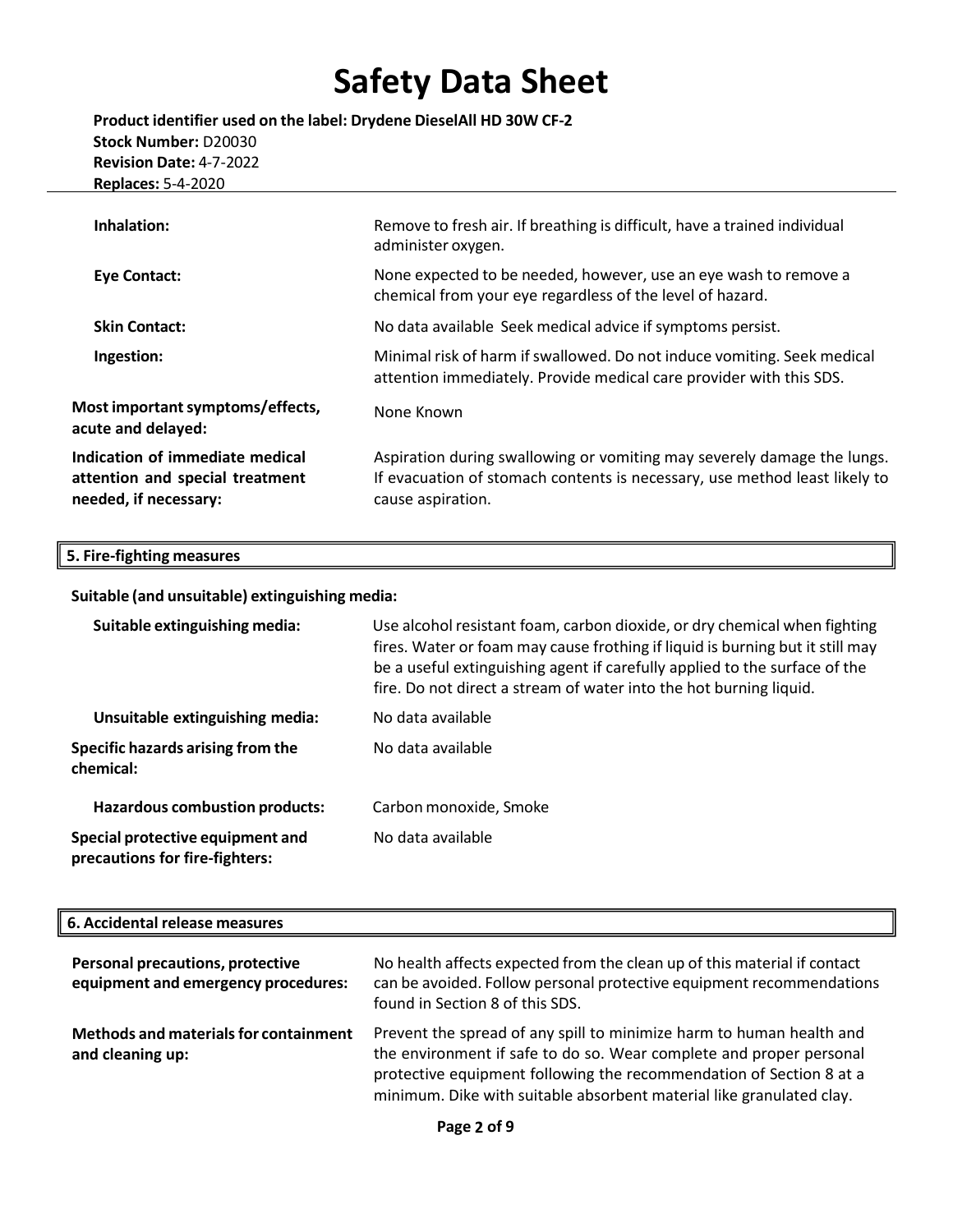**Product identifier used on the label: Drydene DieselAll HD 30W CF-2 Stock Number:** D20030 **Revision Date:** 4-7-2022 **Replaces:** 5-4-2020

> Dispose of according to Federal, State, Local, or Provincial regulations. Used fluid should be disposed of at a recycling center.

| 7. Handling and storage                                                                      |                                                                     |
|----------------------------------------------------------------------------------------------|---------------------------------------------------------------------|
| <b>Precautions for safe handling:</b>                                                        | No special handling instructions due to toxicity. No data available |
| Conditions for safe storage, including<br>any incompatibilities:<br>Safe storage conditions: | Store in a cool dry place. Isolate from incompatible materials.     |
| <b>Materials to Avoid/Chemical</b><br>Incompatibility:                                       | Strong oxidizing agents                                             |

#### **8. Exposure controls/personal protection**

**OSHA permissible exposure limit (PEL), American Conference of Governmental Industrial Hygienists (ACGIH) Threshold Limit Value (TLV), and any other exposure limit used or recommended by the chemical manufacturer, importer, or employer preparing the safety data sheet, where available:**

| <b>Chemical component</b>                                              | <b>OSHA PEL</b> | <b>ACGIH TLV</b>                            | <b>ACGIH STEL</b>                                                                                                                                                                                                                                                                                                                                                                                                    | <b>IDLH</b> |
|------------------------------------------------------------------------|-----------------|---------------------------------------------|----------------------------------------------------------------------------------------------------------------------------------------------------------------------------------------------------------------------------------------------------------------------------------------------------------------------------------------------------------------------------------------------------------------------|-------------|
| No data available                                                      |                 |                                             |                                                                                                                                                                                                                                                                                                                                                                                                                      |             |
| Appropriate engineering controls:                                      |                 | exposures and maintain operator comfort.    | Use local exhaust ventilation or other engineering controls to minimize                                                                                                                                                                                                                                                                                                                                              |             |
| Individual protection measures, such as personal protective equipment: |                 |                                             |                                                                                                                                                                                                                                                                                                                                                                                                                      |             |
| <b>Respiratory Protection:</b>                                         |                 | NIOSH/MSHA approved respiratory protection. | Respiratory protection may be required to avoid overexposure when<br>handling this product. General or local exhaust ventilation is the<br>preferred means of protection. Use a respirator if general room<br>ventilation is not available or sufficient to eliminate symptoms. None<br>required where adequate ventilation is provided. If airborne<br>concentrations are above the applicable exposure limits, use |             |
| <b>Respirator Type(s):</b>                                             |                 | NIOSH/MSHA approved respiratory protection. | None required where adequate ventilation is provided. If airborne<br>concentrations are above the applicable exposure limits, use                                                                                                                                                                                                                                                                                    |             |
| Eye protection:                                                        |                 |                                             | No special requirements under normal industrial use.                                                                                                                                                                                                                                                                                                                                                                 |             |
| <b>Skin protection:</b>                                                |                 |                                             | Not normally considered a skin hazard. Where use can result in skin<br>contact, practice good personal hygiene. Wash hands and other exposed<br>areas with mild soap and water before eating, drinking, and when leaving                                                                                                                                                                                             |             |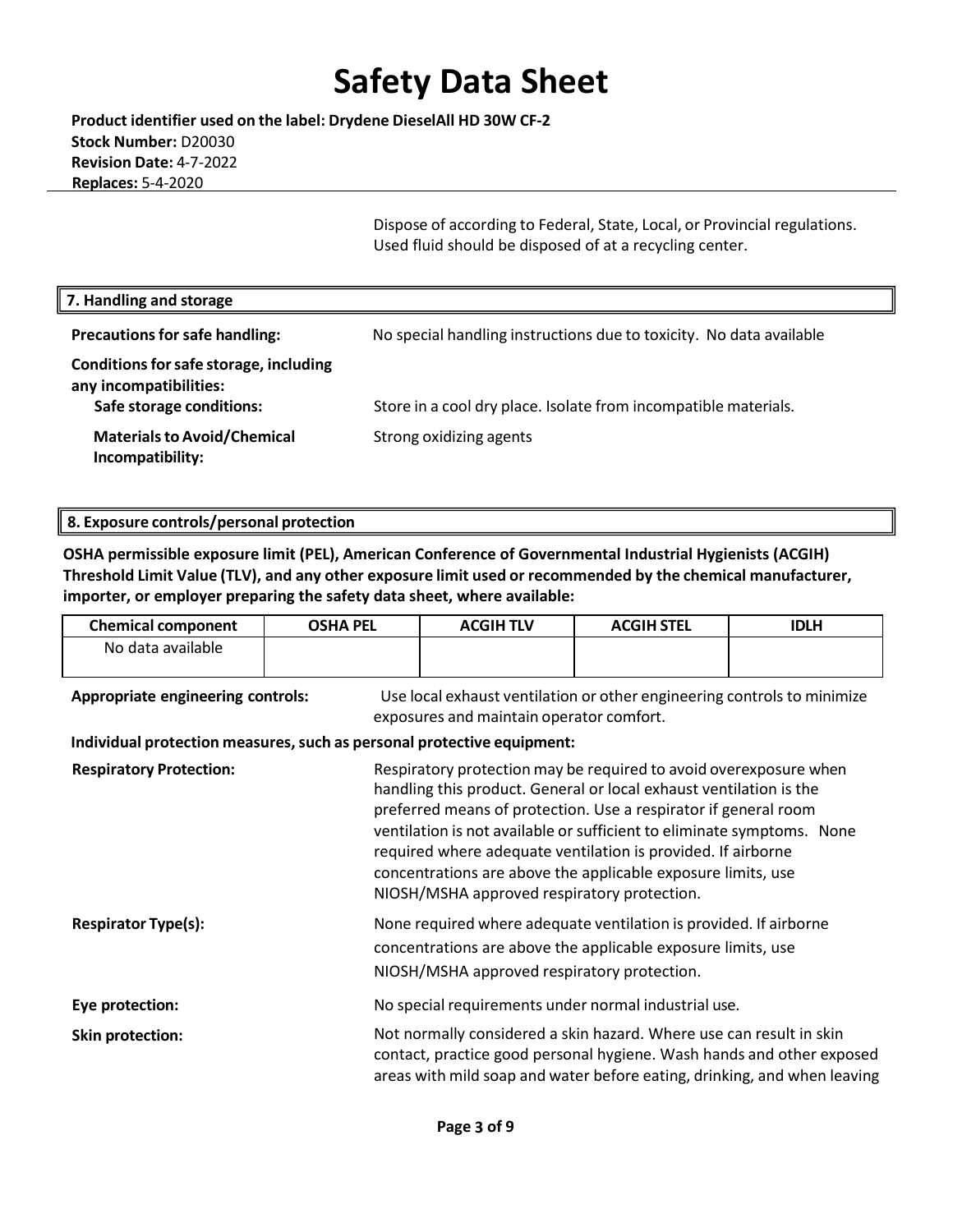**Product identifier used on the label: Drydene DieselAll HD 30W CF-2 Stock Number:** D20030 **Revision Date:** 4-7-2022 **Replaces:** 5-4-2020

| .                                                         |                   |
|-----------------------------------------------------------|-------------------|
|                                                           |                   |
|                                                           | work.             |
| Gloves:                                                   | Neoprene, Nitrile |
| <b>General hygiene conditions:</b>                        | No data available |
|                                                           |                   |
| 9. Physical and chemical properties                       |                   |
| Appearance (physical state, color etc.):                  |                   |
| <b>Physical state:</b>                                    | Liquid            |
| Color:                                                    | <b>Beige</b>      |
| Odor:                                                     | Mild              |
| <b>Odor Threshold:</b>                                    | Not determined    |
| pH:                                                       | No data available |
| Melting point/freezing point:                             |                   |
| <b>Melting Point:</b>                                     | No data available |
| <b>Freezing point:</b>                                    | No data available |
| Initial boiling point and boiling range<br>$(^{\circ}C):$ | 150               |
| Flash Point (°C):                                         | 208               |
| <b>Evaporation Rate:</b>                                  | No data available |
| Flammability (solid, gas):                                | No data available |
| Upper/lower flammability or explosive<br>limits:          |                   |
| <b>Upper flammability or explosive</b><br>limits:         | Not established   |
| Lower flammability or explosive<br>limits:                | Not established   |
| <b>Vapor pressure:</b>                                    | No data available |
| Vapor density:                                            | No data available |
| <b>Relative density:</b>                                  | 0.88              |
| Solubility(ies):                                          | Negligible; 0-1%  |
| Partition coefficient: n-octanol/water:                   | No data available |
| Auto-ignition temperature:                                | No data available |
| <b>Decomposition Temperature:</b>                         | Not determined    |

**Viscosity:** 91.05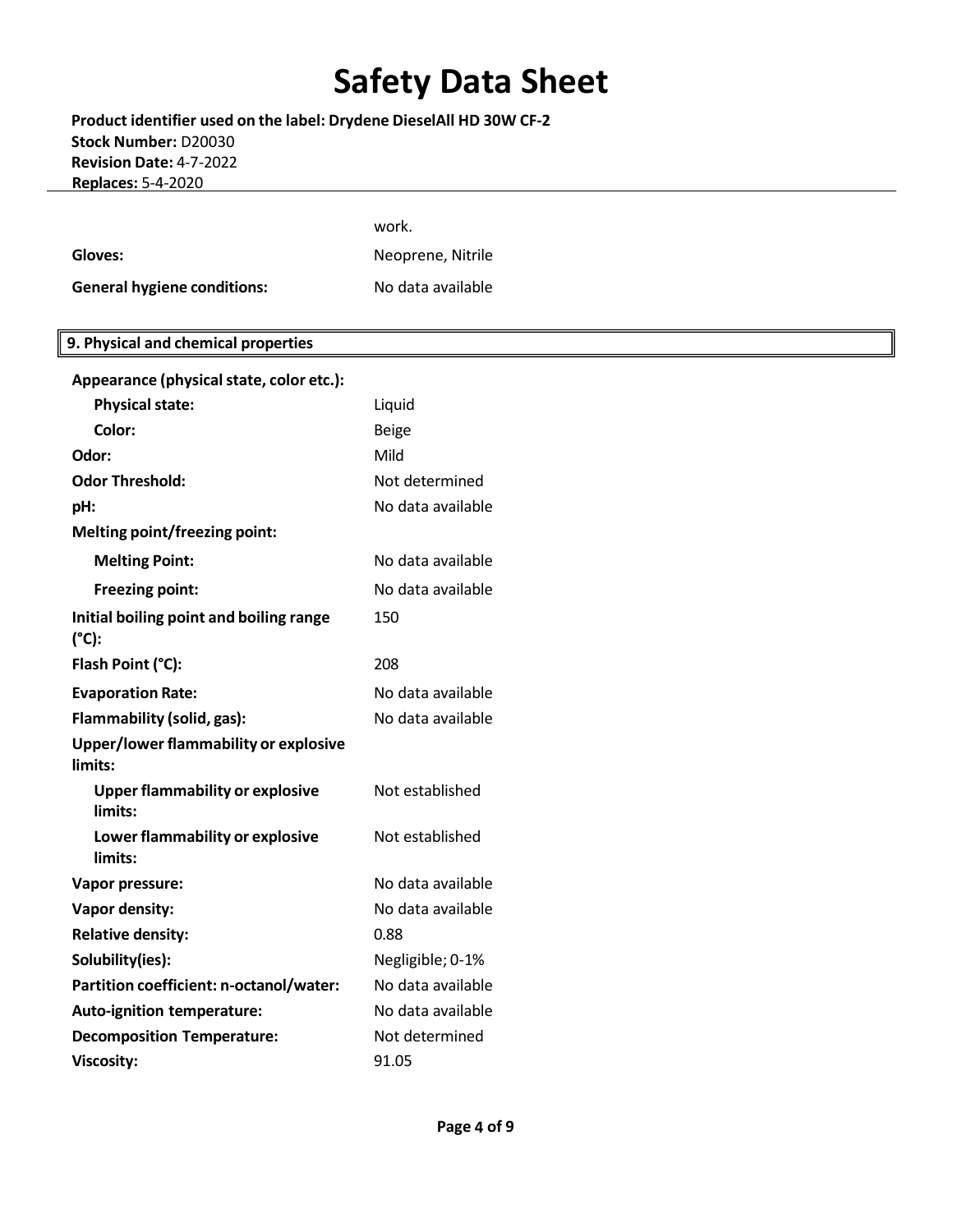**Product identifier used on the label: Drydene DieselAll HD 30W CF-2 Stock Number:** D20030 **Revision Date:** 4-7-2022 **Replaces:** 5-4-2020

| <b>Volatile organic compound (VOC)</b> | 0.000000 |
|----------------------------------------|----------|
| content and percentage of volatiles:   |          |

| 10. Stability and reactivity                                          |                                                                                                                                                                                                            |
|-----------------------------------------------------------------------|------------------------------------------------------------------------------------------------------------------------------------------------------------------------------------------------------------|
| <b>Reactivity:</b>                                                    |                                                                                                                                                                                                            |
| <b>Chemical stability:</b>                                            | Stable under normal conditions.                                                                                                                                                                            |
| <b>Possibility of hazardous reactions:</b>                            | None expected under standard conditions of storage.                                                                                                                                                        |
| Conditions to avoid (e.g., static<br>discharge, shock, or vibration): | Temperatures above the high flash point of this combustible material in<br>combination with sparks, open flames, or other sources of ignition.<br>Moisture (will lead to product performance degradation). |
| Incompatible materials:                                               | Strong oxidizing agents                                                                                                                                                                                    |
| Hazardous decomposition products:                                     | Carbon monoxide, Smoke                                                                                                                                                                                     |

#### **11. Toxicological information**

**Description of the varioustoxicological (health) effects and the available data used to identify those effects:**

| Information on the likely routes of<br>exposure (inhalation, ingestion, skin<br>and eye contact): | No data available                                                                                                                                                                                          |
|---------------------------------------------------------------------------------------------------|------------------------------------------------------------------------------------------------------------------------------------------------------------------------------------------------------------|
| Symptoms related to the physical,<br>chemical and toxicological<br>characteristics:               | None Known                                                                                                                                                                                                 |
|                                                                                                   | Delayed and immediate effects and also chronic effects from short- and long-term exposure:                                                                                                                 |
| <b>Ingestion Toxicity:</b>                                                                        | Although this product has a low order of acute oral toxicity, aspiration of<br>minute amounts into the lungs during ingestion or vomiting may cause<br>mild to severe pulmonary injury and possibly death. |
| <b>Skin Contact:</b>                                                                              | Likely to be non-irritating to skin based on animal data. No hazard in<br>normal industrial use.                                                                                                           |
| Absorption:                                                                                       | Likely to be practically non-toxic based on animal data.                                                                                                                                                   |
| <b>Inhalation Toxicity:</b>                                                                       | No hazard in normal industrial use. Likely to be practically non-toxic<br>based on animal data.                                                                                                            |
| <b>Eye Contact:</b>                                                                               | This material is likely to be non-irritating to eyes based on animal data.                                                                                                                                 |
| Sensitization:                                                                                    | No data available                                                                                                                                                                                          |
| <b>Mutagenicity:</b>                                                                              | No data available to indicate product or any components present at                                                                                                                                         |
|                                                                                                   | Page 5 of 9                                                                                                                                                                                                |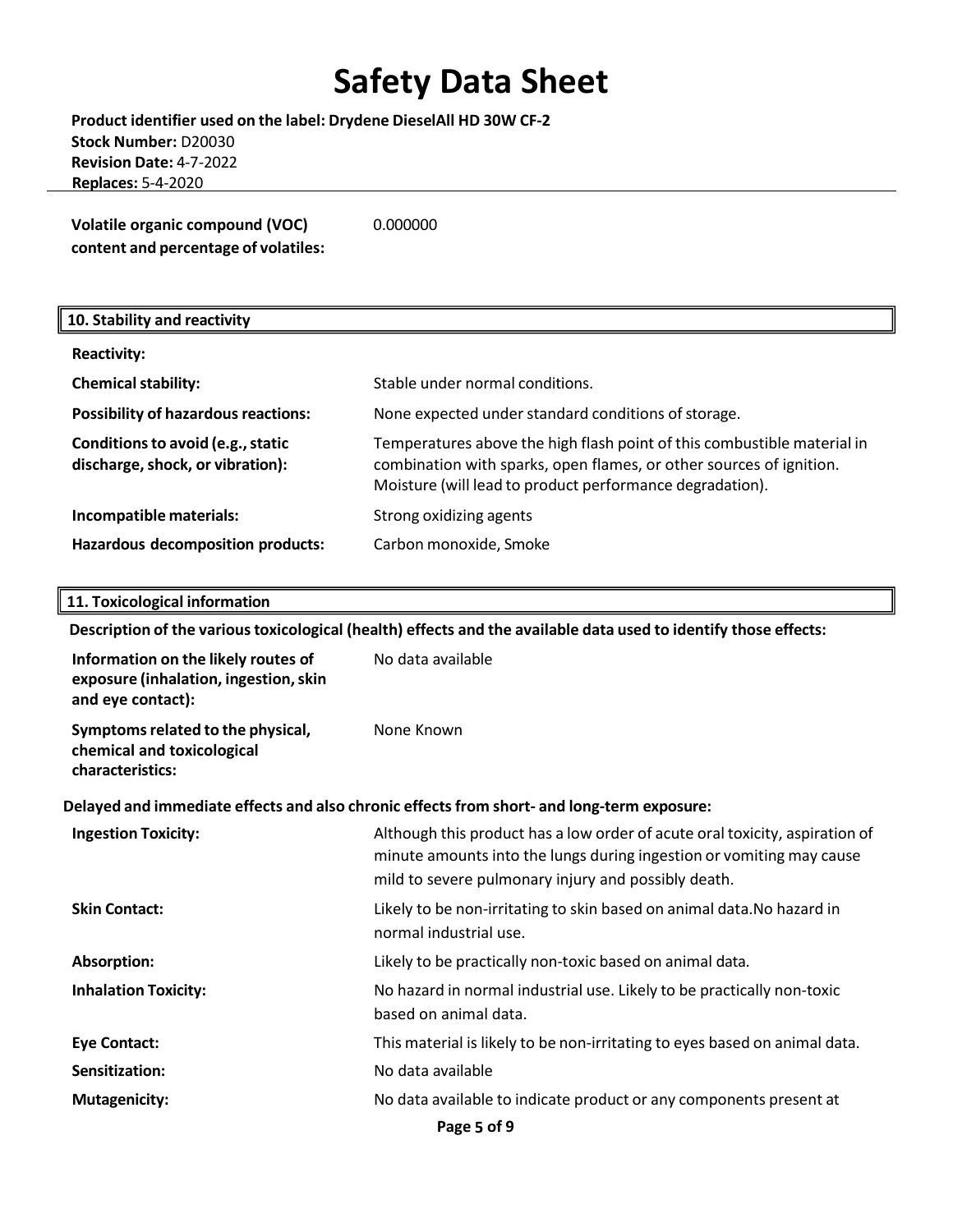**Product identifier used on the label: Drydene DieselAll HD 30W CF-2 Stock Number:** D20030 **Revision Date:** 4-7-2022 **Replaces:** 5-4-2020

|                                | greater than 0.1% is mutagenic or genotoxic.                            |
|--------------------------------|-------------------------------------------------------------------------|
| Carcinogenicity:               | Not expected to cause cancer. This product meets the IP-346 criteria of |
|                                | <3% PAH's and is not considered a carcinogen by the International       |
|                                | Agency for Research on Cancer.                                          |
| <b>STOT-single exposure:</b>   | Based on available data, the classification criteria are not met.       |
| <b>STOT-repeated exposure:</b> | Based on available data, the classification criteria are not met.       |
| <b>Aspiration hazard:</b>      | Based on available data, the classification criteria are not met.       |
| <b>Other information:</b>      | No data available                                                       |

#### **Numerical measures of toxicity (such as acute toxicity estimates):**

| <b>Chemical Name</b> | LD50 Oral | <b>LD50 Dermal</b> | <b>LC50 Inhalation</b> |
|----------------------|-----------|--------------------|------------------------|
| No data available    |           |                    |                        |

Is the hazardous chemical is listed in the National Toxicology Program (NTP) Report on Carcinogens (latest edition) or **has been found to be a potential carcinogen in the International Agency for Research on Cancer (IARC) Monographs (latest edition), or by OSHA:**

| <b>Chemical Name</b>       | <b>OSHA Carcinogen</b> | <b>IARC Carcinogen</b> | <b>NTP Carcinogen</b> |
|----------------------------|------------------------|------------------------|-----------------------|
| There are no components    |                        |                        |                       |
| that are known or reported |                        |                        |                       |
| to cause cancer.           |                        |                        |                       |

#### **12. Ecological information**

| <b>Ecotoxicity (aquatic and terrestrial,</b> | No data available |
|----------------------------------------------|-------------------|
| where available):                            |                   |

#### **Ecological Toxicity Data:**

| <b>Chemical Name</b> | CAS# | <b>Aquatic EC50</b><br><b>Crustacea</b> | <b>Aquatic ERC50</b><br>Algae | <b>Aquatic LC50 Fish</b> |
|----------------------|------|-----------------------------------------|-------------------------------|--------------------------|
| No data available    |      |                                         |                               |                          |
|                      |      |                                         |                               |                          |

**Persistence and degradability:** Biodegrades slowly.

**Bioaccumulative potential:** Bioconcentration may occur.

**Mobility in soil:** This material is expected to have essentially no mobility in soil. It absorbs

**Other adverse effects (such as hazardous to the ozone layer):**

No data available

strongly to most soil types.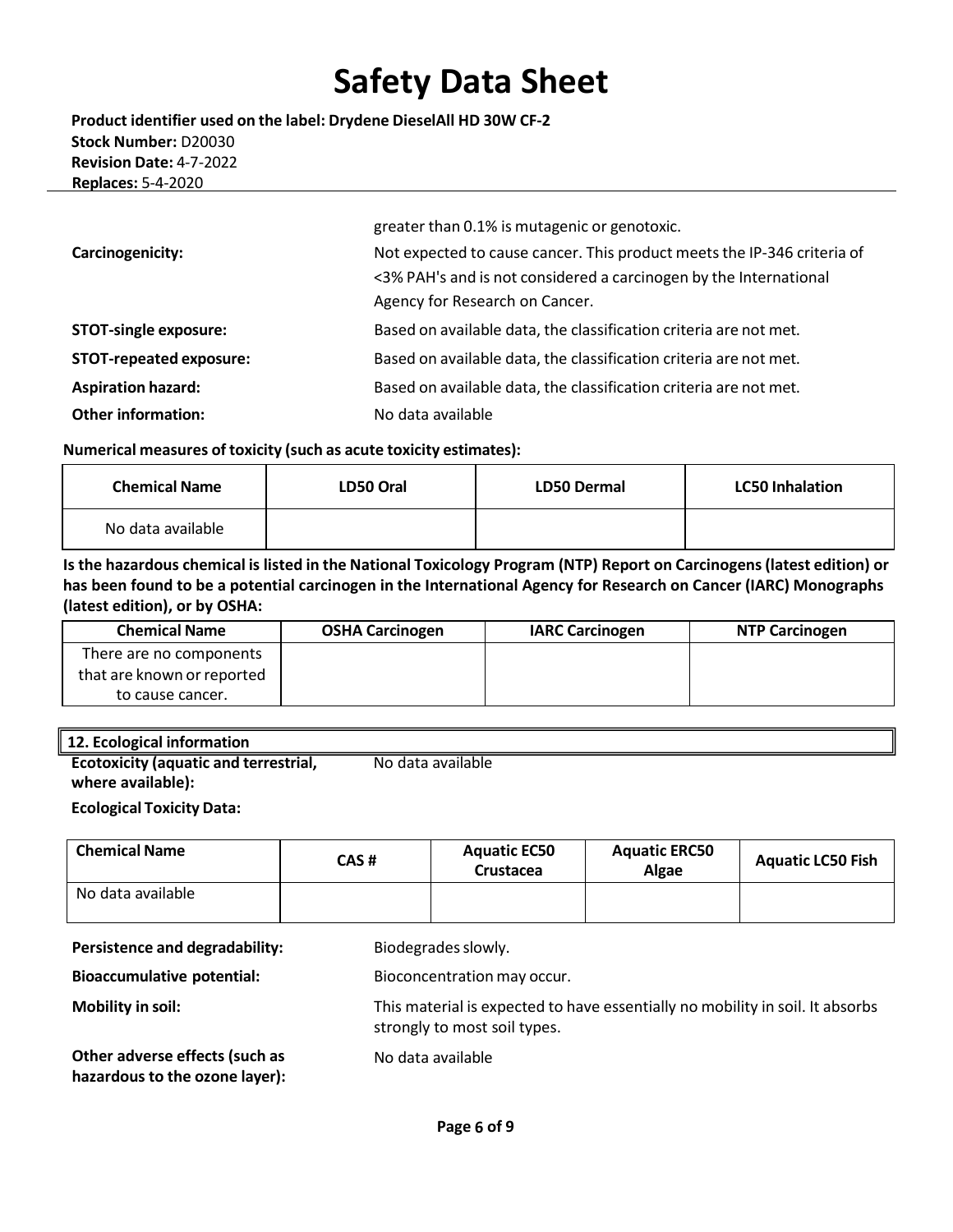**Product identifier used on the label: Drydene DieselAll HD 30W CF-2 Stock Number:** D20030 **Revision Date:** 4-7-2022 **Replaces:** 5-4-2020

| Description of waste residues and<br>information on their safe handling and<br>methods of disposal, including the<br>disposal of any contaminated<br>packaging:               | Spent or discarded material is non-hazardous according to environmental<br>regulations. |
|-------------------------------------------------------------------------------------------------------------------------------------------------------------------------------|-----------------------------------------------------------------------------------------|
| <b>Contaminated packaging:</b>                                                                                                                                                | Recycle containers whenever possible.                                                   |
|                                                                                                                                                                               |                                                                                         |
| 14. Transport information                                                                                                                                                     |                                                                                         |
| Carriage of dangerous goods by road (DOT), rail or inland waterways:                                                                                                          |                                                                                         |
| <b>DOT Basic Description:</b>                                                                                                                                                 | No data available                                                                       |
|                                                                                                                                                                               |                                                                                         |
| International carriage of dangerous goods by sea (IMDG/IMO):                                                                                                                  |                                                                                         |
| <b>UN number:</b>                                                                                                                                                             | Not regulated by IMDG                                                                   |
| <b>UN Proper shipping name:</b>                                                                                                                                               | Not applicable                                                                          |
| Transport hazard class(es):                                                                                                                                                   | Not applicable                                                                          |
| Packing group, if applicable:                                                                                                                                                 | Not applicable                                                                          |
| International carriage of dangerous goods by air (IATA):                                                                                                                      |                                                                                         |
| <b>UN</b> number:                                                                                                                                                             | Not regulated by IATA                                                                   |
| <b>UN Proper shipping name:</b>                                                                                                                                               | Not applicable                                                                          |
| Transport hazard class(es):                                                                                                                                                   | Not applicable                                                                          |
| Packing group, if applicable:                                                                                                                                                 | Not applicable                                                                          |
| Environmental hazards (e.g., Marine<br>pollutant (Yes/No)):                                                                                                                   | None.                                                                                   |
| <b>Transport in bulk (according to Annex II</b><br>of MARPOL 73/78 and the IBC Code):                                                                                         | No data available                                                                       |
| Special precautions which a user needs<br>to be aware of or needs to comply with<br>in connection with transport or<br>conveyance either within or outside<br>their premises: | No data available                                                                       |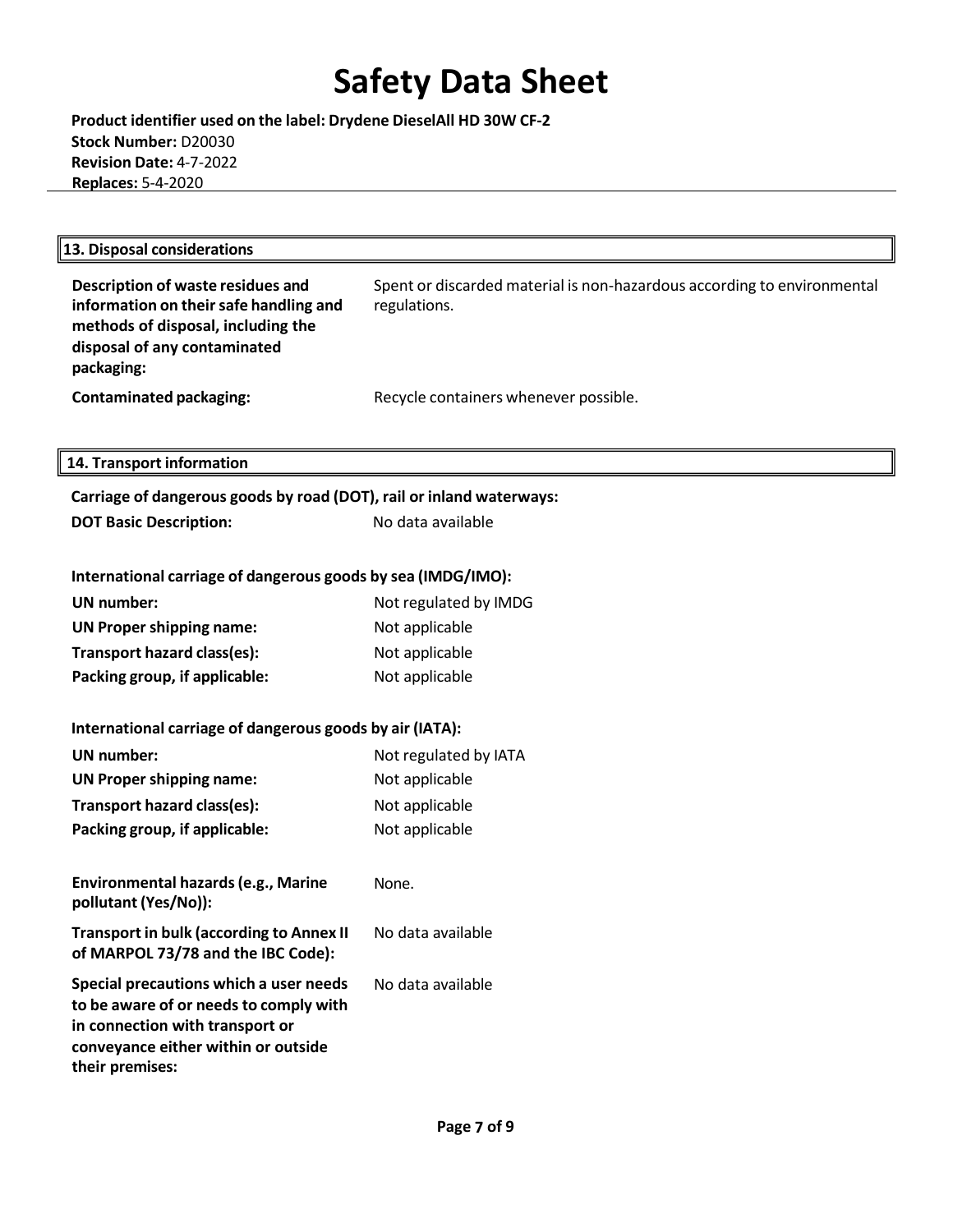**Product identifier used on the label: Drydene DieselAll HD 30W CF-2 Stock Number:** D20030 **Revision Date:** 4-7-2022 **Replaces:** 5-4-2020

#### **15. Regulatory information**

### **Safety, health and environmental regulationsspecific for the product in question:**

**TSCA Status:** All components of this material are on the US TSCA Inventory or are exempt.

#### **Regulated Components:**

| <b>Chemical Name</b>                                       | CAS #      | <b>CERCLA</b> | Sara EHS | <b>Sara 313</b> | U.S. HAP |
|------------------------------------------------------------|------------|---------------|----------|-----------------|----------|
| Petroleum distillates,<br>hydrotreated heavy<br>paraffinic | 64742-54-7 | Ν             | Ν        |                 | N        |

| <b>Chemical Name</b>                                       | CAS #      | <b>California Prop</b><br>65 - Cancer | <b>California Prop</b><br>65 - Dev. Toxicity | <b>California Prop</b><br>65 - Reprod fem | <b>California Prop</b><br>65 - Reprod male |
|------------------------------------------------------------|------------|---------------------------------------|----------------------------------------------|-------------------------------------------|--------------------------------------------|
| Petroleum distillates,<br>hydrotreated heavy<br>paraffinic | 64742-54-7 | N                                     | N                                            | N                                         | N                                          |

| <b>Chemical Name</b>                                       | CAS#       | <b>Massachusetts</b><br><b>RTK List</b> | <b>New Jersey</b><br><b>RTK List</b> | Pennsylvania<br><b>RTK List</b> | Rhode<br><b>Island RTK</b><br>List | <b>Minnesota</b><br><b>Hazardous</b><br><b>Substance</b><br>List |
|------------------------------------------------------------|------------|-----------------------------------------|--------------------------------------|---------------------------------|------------------------------------|------------------------------------------------------------------|
| Petroleum distillates,<br>hydrotreated heavy<br>paraffinic | 64742-54-7 | N                                       | N                                    | Ν                               | N                                  | N                                                                |

| $\parallel$ 16. Other information, including date of preparation or last revision. |                                                                             |  |  |
|------------------------------------------------------------------------------------|-----------------------------------------------------------------------------|--|--|
| <b>SDS Prepared by:</b>                                                            | <b>Technical department</b>                                                 |  |  |
| <b>Revision Date:</b>                                                              | 4-7-2022                                                                    |  |  |
| <b>Revision Number:</b>                                                            | 1.2                                                                         |  |  |
| <b>Reason for revision:</b><br><b>References:</b><br>Other Info:                   | Address update<br>No data available<br>No data available                    |  |  |
| Disclaimer:                                                                        | This safety data sheet and the information it contains is offered to you in |  |  |